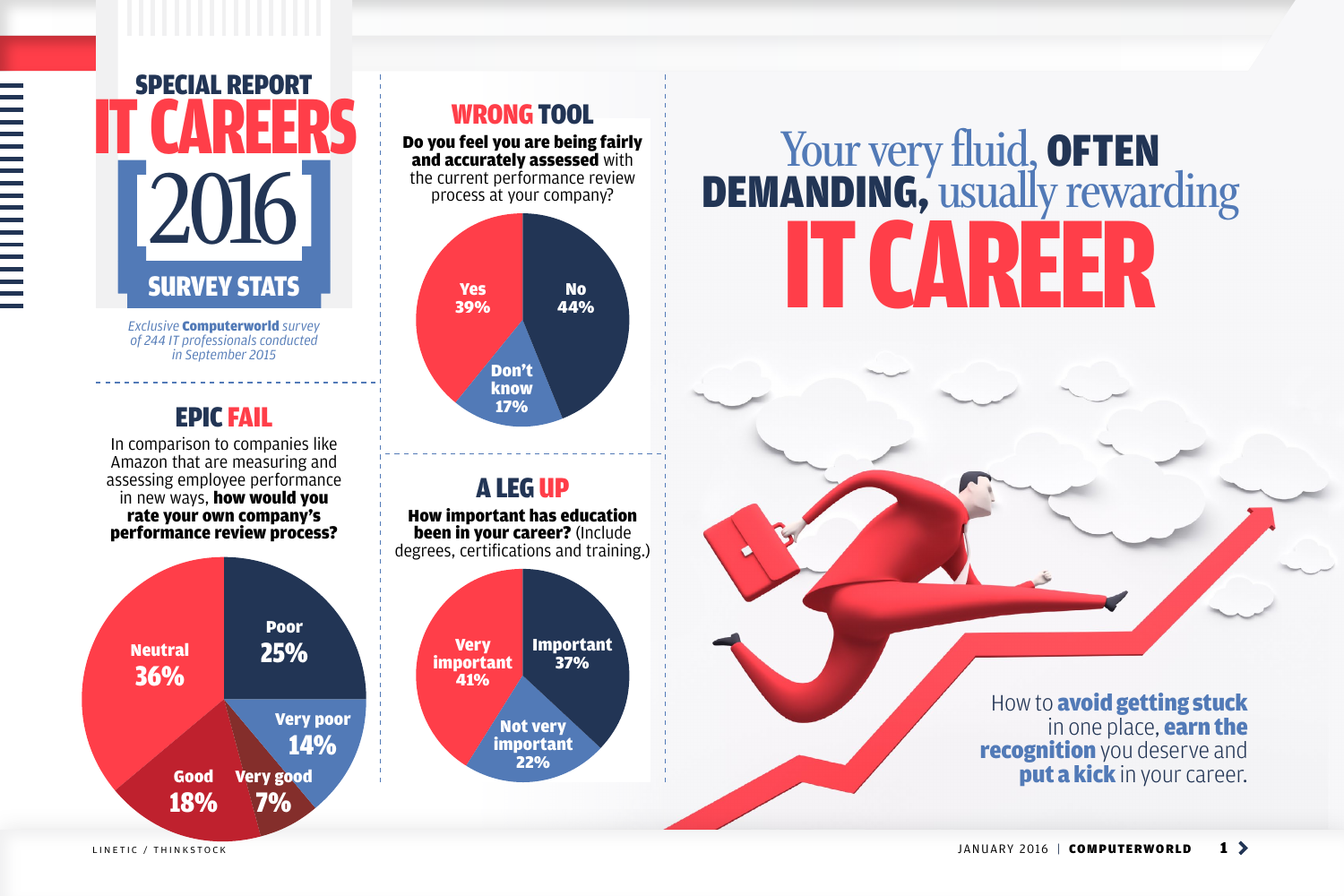## FEELING THE PRESSURE

Given the current state of IT hiring and the demand for certain technology skills in your industry or geographic area, do you feel more or less pressured to create some movement in your **career,** either through a job change at your current company or a move to a different company?

**More** pressured 46% Less pressured 11% Pressure feels the same as ever 43%

# 

# Special Report **IT CAREERS 2016 SURVEY STATS**

#### SKILLS UNEASE

What's the biggest concern you have about your career?

Keeping skills up to date/ being valuable to



| υτιιικ ναιυαυιτ ιυ<br>employer                             | 37%       |
|------------------------------------------------------------|-----------|
|                                                            |           |
| Finding an appropriate<br>new position for<br>my skill set | 21%       |
|                                                            |           |
| <b>Changing structure</b><br>and role of IT department     | 9%        |
|                                                            |           |
| Increased outsourcing                                      | <b>7%</b> |
|                                                            |           |
| Lower salary increases/<br>lower billing rates             | <b>7%</b> |
|                                                            |           |
| Increased workload                                         | 6%        |
|                                                            |           |
| No concerns at this time                                   | <b>4%</b> |
| <b>Position elimination</b>                                | <b>4%</b> |
|                                                            |           |
| Canceled projects/<br>fewer projects                       | 2%        |
|                                                            |           |
| <b>Position relocation</b>                                 | 1%        |
|                                                            |           |
| Other                                                      | <b>2%</b> |

JANUARY 2016 | COMPUTERWORLD  $\langle 2 \rangle$ 

*Exclusive* Computerworld *survey of 244 IT professionals conducted in September 2015*